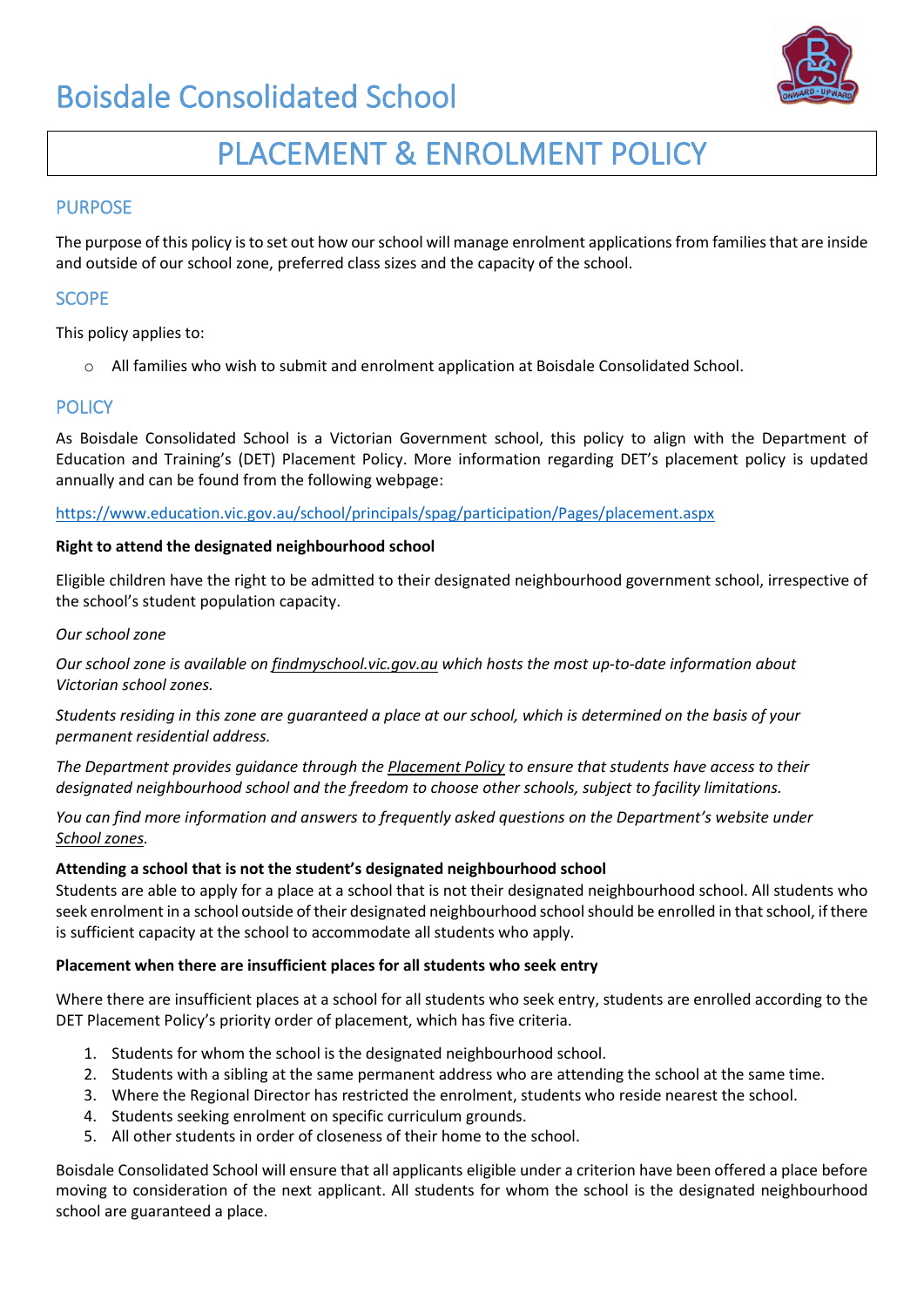# Boisdale Consolidated School

# **Compassionate Grounds**

In exceptional circumstances, a student may be enrolled in a school based on compassionate grounds. This is an overarching consideration and does not form part of the priority order of placement. Schools are permitted to assess and make a determination for exceptional applications on a case-by-case basis.

Due to the historical significance to the school, an out of zone application from a student whose permanent address resides in Coongulla, Tinamba, Llowalong, Newry and Valencia Creek may be considered under compassionate grounds.

### **School Capacity Class Size Models**

Total number of classrooms available in the school: 12 (including no entitlement building)

Boisdale Consolidated School will utilise one of the following models from one year to the next dependent on student numbers to determine the capacity of the school based upon preferred class size numbers.

*Model 1*

Prep Support: 1 classroom

• Desired maximum class size: 16

Prep-Grade 2: 5 classrooms

- Desired maximum class size: 22
- Maximum number of students: 22 X 5 = 110

Grade 3-Grade 6: 6 classrooms

- Desired maximum class size: 26
- Maximum number of students: 26 X 6 = 156

Total Capacity: 282

*Model 2*

Prep Support: 1 classroom

• Desired maximum class size: 16

Prep-Grade 2: 6 classrooms

- Desired maximum class size: 22
- Maximum number of students: 22 X 6 = 132

Grade 3-Grade 6: 5 classrooms

- Desired maximum class size: 26
- Maximum number of students: 26 X 5 = 130

Total Capacity: 278

### **School Capacity Exhausted**

When the total capacity of the school is reached, further student enrolment applications will only be permitted under the following circumstances:

- Students for whom the school is the designated neighbourhood school.
- Students with a sibling at the same permanent address who are attending the school at the same time.
- Compassionate grounds are accepted.

# REVIEW CYCLE

This policy was last updated on July 2021 and is scheduled for review in July 2022.